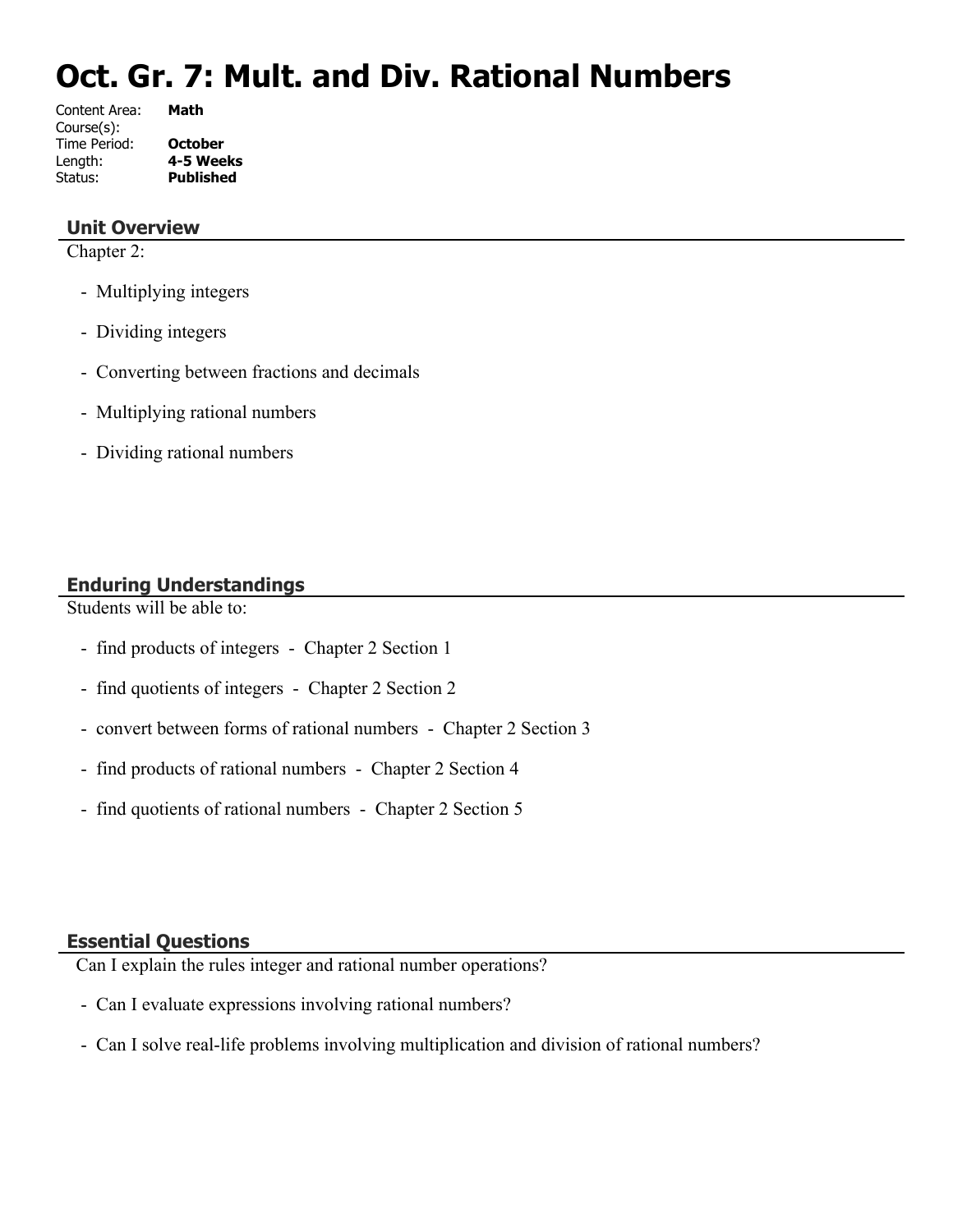# **Instructional Strategies & Learning Activities**

- Guided Practice
- Do Now
- Extra Practice & Puzzle Time (Resources)
- Scavenger Hunts
- Coloring Activities
- Task Cards (Around the World)
- Maze Activities
- Quizizz Online Assignments
- Kahoot! Online Games

# **Integration of Career Readiness, Life Literacies and Key Skills**

|                       | Digital tools make it possible to analyze and interpret data, including text, images, and<br>sound. These tools allow for broad concepts and data to be more effectively<br>communicated. |
|-----------------------|-------------------------------------------------------------------------------------------------------------------------------------------------------------------------------------------|
|                       | Awareness of and appreciation for cultural differences is critical to avoid barriers to<br>productive and positive interaction.                                                           |
| WRK.9.2.8.CAP.15      | Present how the demand for certain skills, the job market, and credentials can determine<br>an individual's earning power.                                                                |
|                       | An individual's strengths, lifestyle goals, choices, and interests affect employment and<br>income.                                                                                       |
| TECH.9.4.8.IML.12     | Use relevant tools to produce, publish, and deliver information supported with evidence<br>for an authentic audience.                                                                     |
| WRK.9.2.8.CAP.10      | Evaluate how careers have evolved regionally, nationally, and globally.                                                                                                                   |
| TECH.9.4.8.GCA.2      | Demonstrate openness to diverse ideas and perspectives through active discussions to<br>achieve a group goal.                                                                             |
| <b>TECH.9.4.8.GCA</b> | <b>Global and Cultural Awareness</b>                                                                                                                                                      |
| TECH.9.4.8.CT.2       | Develop multiple solutions to a problem and evaluate short- and long-term effects to<br>determine the most plausible option (e.g., MS-ETS1-4, 6.1.8.CivicsDP.1).                          |
|                       | Multiple solutions often exist to solve a problem.                                                                                                                                        |
| WRK.9.2.8.CAP.19      | Relate academic achievement, as represented by high school diplomas, college degrees,<br>and industry credentials, to employability and to potential level.                               |
| WRK.9.2.8.CAP.16      | Research different ways workers/employees improve their earning power through<br>education and the acquisition of new knowledge and skills.                                               |
| WRK.9.2.8.CAP.12      | Assess personal strengths, talents, values, and interests to appropriate jobs and careers to<br>maximize career potential.                                                                |
| WRK.9.2.8.CAP.3       | Explain how career choices, educational choices, skills, economic conditions, and personal<br>behavior affect income.                                                                     |
| TECH.9.4.8.IML.1      | Critically curate multiple resources to assess the credibility of sources when searching for<br>information.                                                                              |
| TECH.9.4.8.DC.5       | Manage digital identity and practice positive online behavior to avoid inappropriate forms<br>of self-disclosure.                                                                         |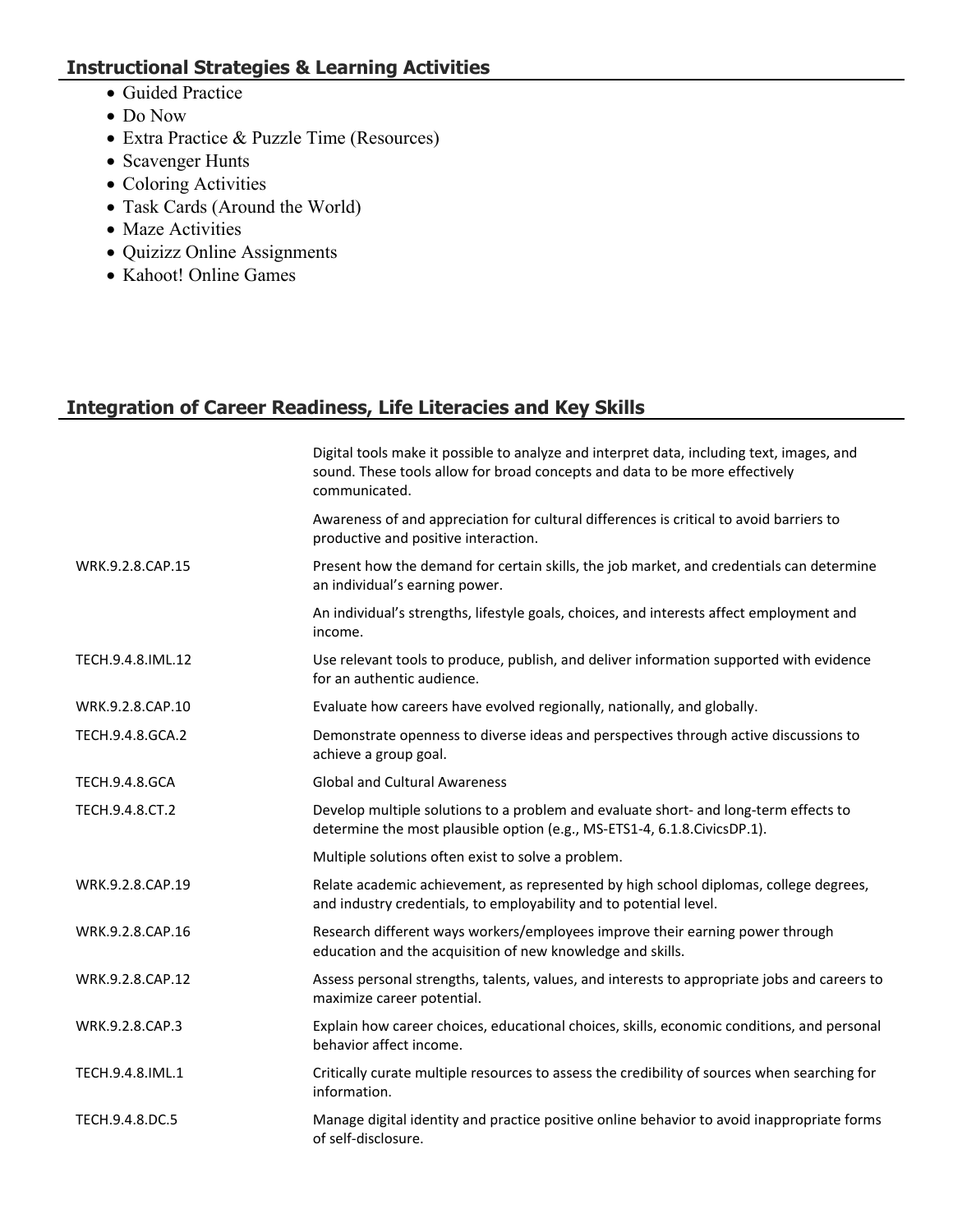| <b>TECH.9.4.8.CT</b> | <b>Critical Thinking and Problem-solving</b>                                                                                                                                                                                            |
|----------------------|-----------------------------------------------------------------------------------------------------------------------------------------------------------------------------------------------------------------------------------------|
| TECH.9.4.8.TL.2      | Gather data and digitally represent information to communicate a real-world problem<br>(e.g., MS-ESS3-4, 6.1.8.EconET.1, 6.1.8.CivicsPR.4).                                                                                             |
|                      | Some digital tools are appropriate for gathering, organizing, analyzing, and presenting<br>information, while other types of digital tools are appropriate for creating text,<br>visualizations, models, and communicating with others. |
| WRK.9.2.8.CAP.2      | Develop a plan that includes information about career areas of interest.                                                                                                                                                                |
| TECH.9.4.8.GCA.1     | Model how to navigate cultural differences with sensitivity and respect (e.g., 1.5.8.C1a).                                                                                                                                              |
| WRK.9.2.8.CAP.4      | Explain how an individual's online behavior (e.g., social networking, photo exchanges,<br>video postings) may impact opportunities for employment or advancement.                                                                       |
| TECH.9.4.8.TL.3      | Select appropriate tools to organize and present information digitally.                                                                                                                                                                 |
| TECH.9.4.8.IML.3     | Create a digital visualization that effectively communicates a data set using formatting<br>techniques such as form, position, size, color, movement, and spatial grouping (e.g.,<br>6.SP.B.4, 7.SP.B.8b).                              |
| <b>WRK.9.2.8.CAP</b> | <b>Career Awareness and Planning</b>                                                                                                                                                                                                    |
| WRK.9.2.8.CAP.1      | Identify offerings such as high school and county career and technical school courses,<br>apprenticeships, military programs, and dual enrollment courses that support career or<br>occupational areas of interest.                     |
| TECH.9.4.8.IML.4     | Ask insightful questions to organize different types of data and create meaningful<br>visualizations.                                                                                                                                   |
|                      | An essential aspect of problem solving is being able to self-reflect on why possible<br>solutions for solving problems were or were not successful.                                                                                     |
|                      | Communication skills and responsible behavior in addition to education, experience,<br>certifications, and skills are all factors that affect employment and income.                                                                    |

# **Technology and Design Integration**

| CS.6-8.DA          | Data & Analysis                                                                                                                                                                                                                                          |
|--------------------|----------------------------------------------------------------------------------------------------------------------------------------------------------------------------------------------------------------------------------------------------------|
| CS.6-8.8.2.8.ITH.2 | Compare how technologies have influenced society over time.                                                                                                                                                                                              |
| CS.6-8.8.1.8.IC.1  | Compare the trade-offs associated with computing technologies that affect individual's<br>everyday activities and career options.                                                                                                                        |
|                    | Computer models can be used to simulate events, examine theories and inferences, or<br>make predictions.                                                                                                                                                 |
|                    | Troubleshooting a problem is more effective when knowledge of the specific device along<br>with a systematic process is used to identify the source of a problem.                                                                                        |
| CS.6-8.8.2.8.ITH.1 | Explain how the development and use of technology influences economic, political, social,<br>and cultural issues.                                                                                                                                        |
| CS.6-8.8.1.8.DA.1  | Organize and transform data collected using computational tools to make it usable for a<br>specific purpose.                                                                                                                                             |
|                    | People use digital devices and tools to automate the collection, use, and transformation of<br>data. The manner in which data is collected and transformed is influenced by the type of<br>digital device(s) available and the intended use of the data. |
|                    | Advancements in computing technology can change individuals' behaviors. Society is faced<br>with trade-offs due to the increasing globalization and automation that computing brings.                                                                    |
| CS.6-8.8.1.8.CS.4  | Systematically apply troubleshooting strategies to identify and resolve hardware and<br>software problems in computing systems.                                                                                                                          |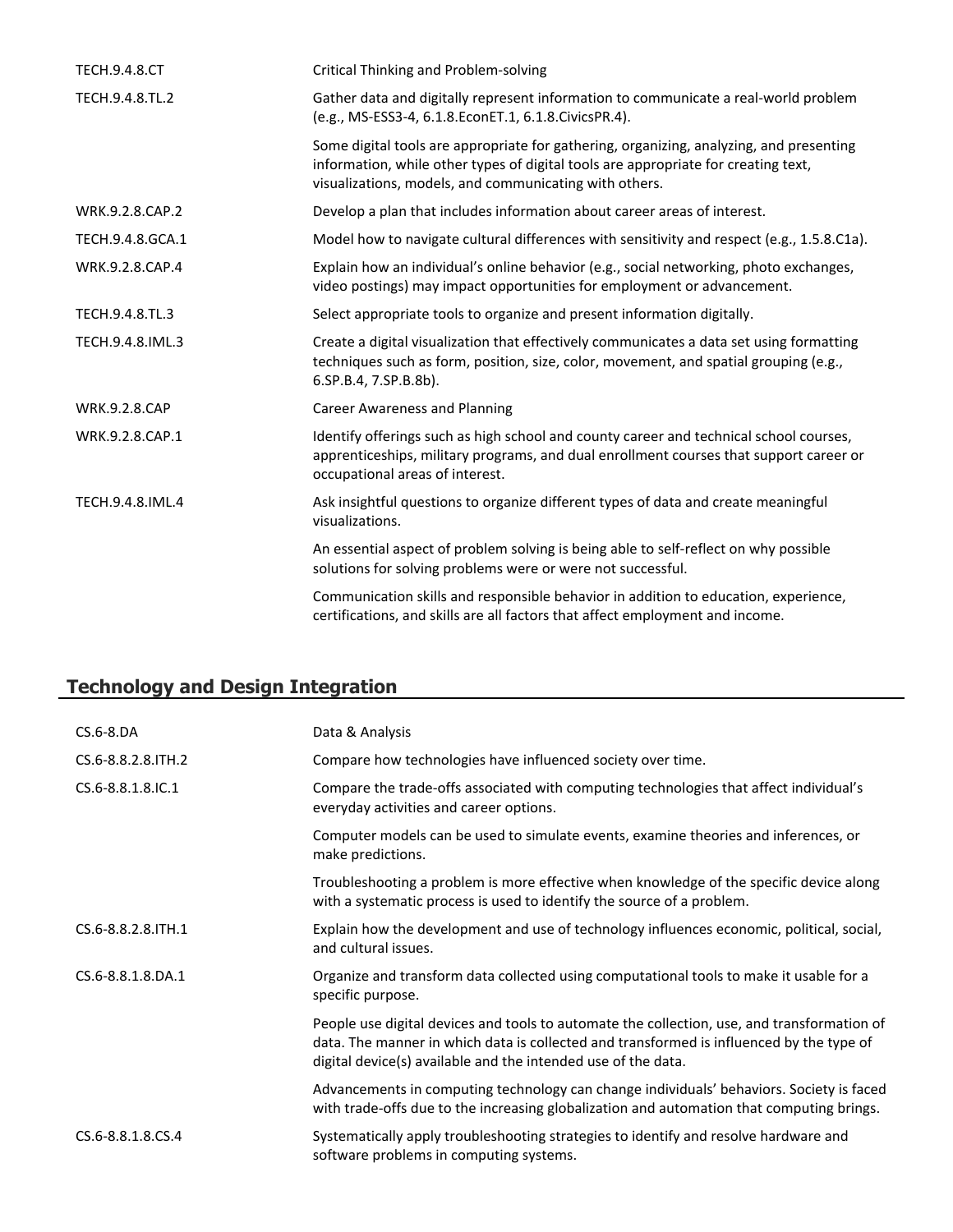#### **Interdisciplinary Connections**

| LA.RI.6.10 | By the end of the year read and comprehend literary nonfiction at grade level text-<br>complexity or above, with scaffolding as needed. |
|------------|-----------------------------------------------------------------------------------------------------------------------------------------|
| LA.W.6.1   | Write arguments to support claims with clear reasons and relevant evidence.                                                             |
| LA.RI.6.4  | Determine the meaning of words and phrases as they are used in a text, including<br>figurative, connotative, and technical meanings.    |

#### **Differentiation**

- Understand that gifted students, just like all students, come to school to learn and be challenged.
- Pre-assess your students. Find out their areas of strength as well as those areas you may need to address before students move on.
- Consider grouping gifted students together for at least part of the school day.
- Plan for differentiation. Consider pre-assessments, extension activities, and compacting the curriculum.
- Use phrases like "You've shown you don't need more practice" or "You need more practice" instead of words like "qualify" or "eligible" when referring to extension work.
- Encourage high-ability students to take on challenges. Because they're often used to getting good grades, gifted students may be risk averse.

#### **Definitions of Differentiation Components**:

- o Content the specific information that is to be taught in the lesson/unit/course of instruction.
- o Process how the student will acquire the content information.
- o Product how the student will demonstrate understanding of the content.
- $\circ$  Learning Environment the environment where learning is taking place including physical location and/or student grouping

#### **Differentiation occurring in this unit:**

- $\bullet$
- o Challenges will be presented to students as the need arises.

Struggling students will get additional personalized instruction, and modifications as needed.

#### **Modifications & Accommodations**

Refer to QSAC EXCEL SMALL SPED ACCOMMOCATIONS spreadsheet in this discipline.

#### **Modifications and Accommodations used in this unit:**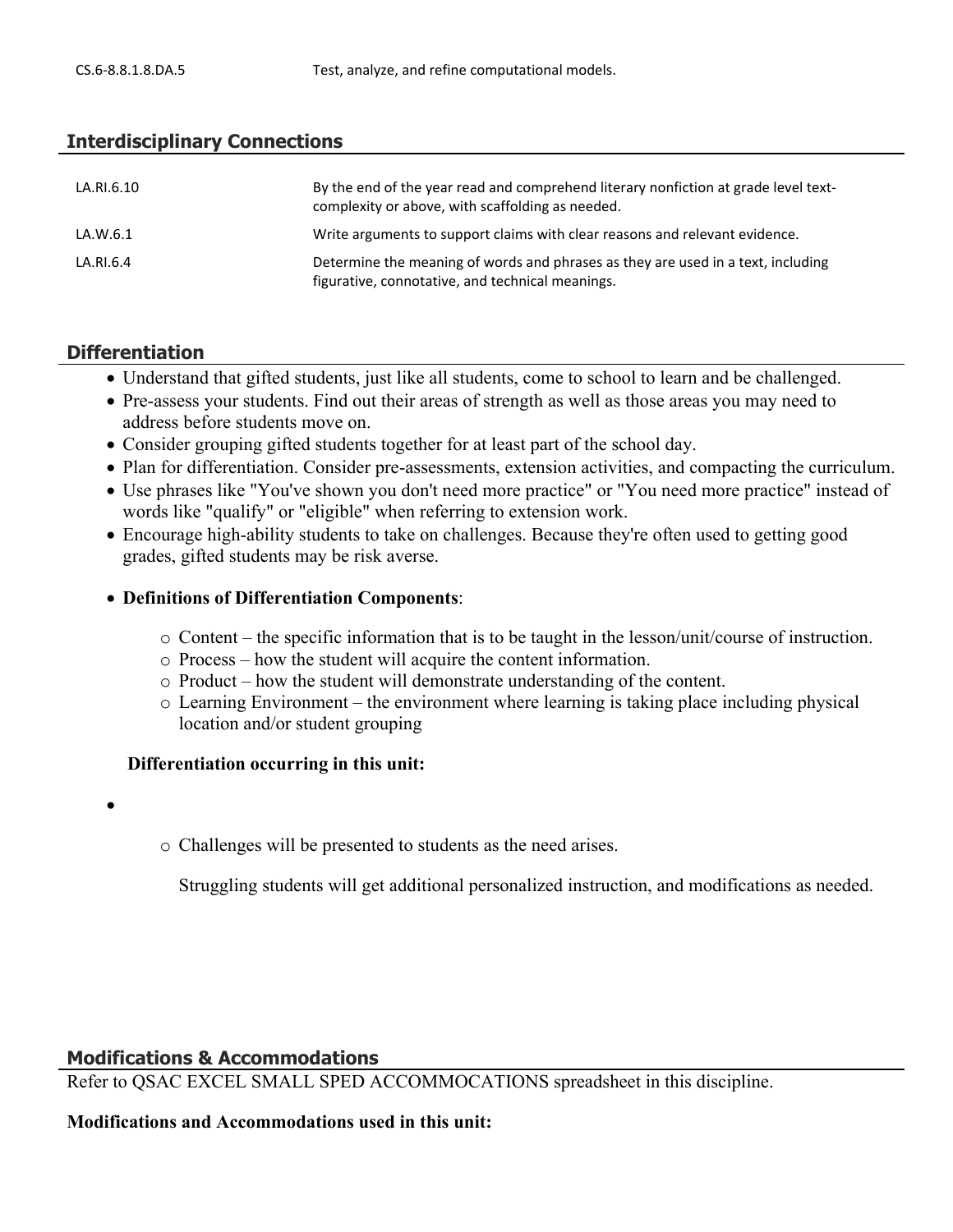Challenges will be presented to students as the need arises.

Struggling students will get additional personalized instruction, and modifications as needed.

IEP and 504 accommodations will be utilized.

#### **Benchmark Assessments**

**Benchmark Assessments** are given periodically (e.g., at the end of every quarter or as frequently as once per month) throughout a school year to establish baseline achievement data and measure progress toward a standard or set of academic standards and goals.

#### **Schoolwide Benchmark assessments:**

Aimsweb benchmarks 3X a year

Linkit Benchmarks 3X a year

#### **Additional Benchmarks used in this unit:**

**End of semester testing**

## **Formative Assessments**

Assessment allows both instructor and student to monitor progress towards achieving learning objectives, and can be approached in a variety of ways. **Formative assessment** refers to tools that identify misconceptions, struggles, and learning gaps along the way and assess how to close those gaps. It includes effective tools for helping to shape learning, and can even bolster students' abilities to take ownership of their learning when they understand that the goal is to improve learning, not apply final marks (Trumbull and Lash, 2013). It can include students assessing themselves, peers, or even the instructor, through writing, quizzes, conversation, and more. In short, formative assessment occurs throughout a class or course, and seeks to improve student achievement of learning objectives through approaches that can support specific student needs (Theal and Franklin, 2010, p. 151).

#### **Formative Assessments used in this unit:**

- Kahoot! Games
- Quizizz Games
- Homework
- $\bullet$  O & A
- Scavenger Hunts
- Coloring Activities
- Task Cards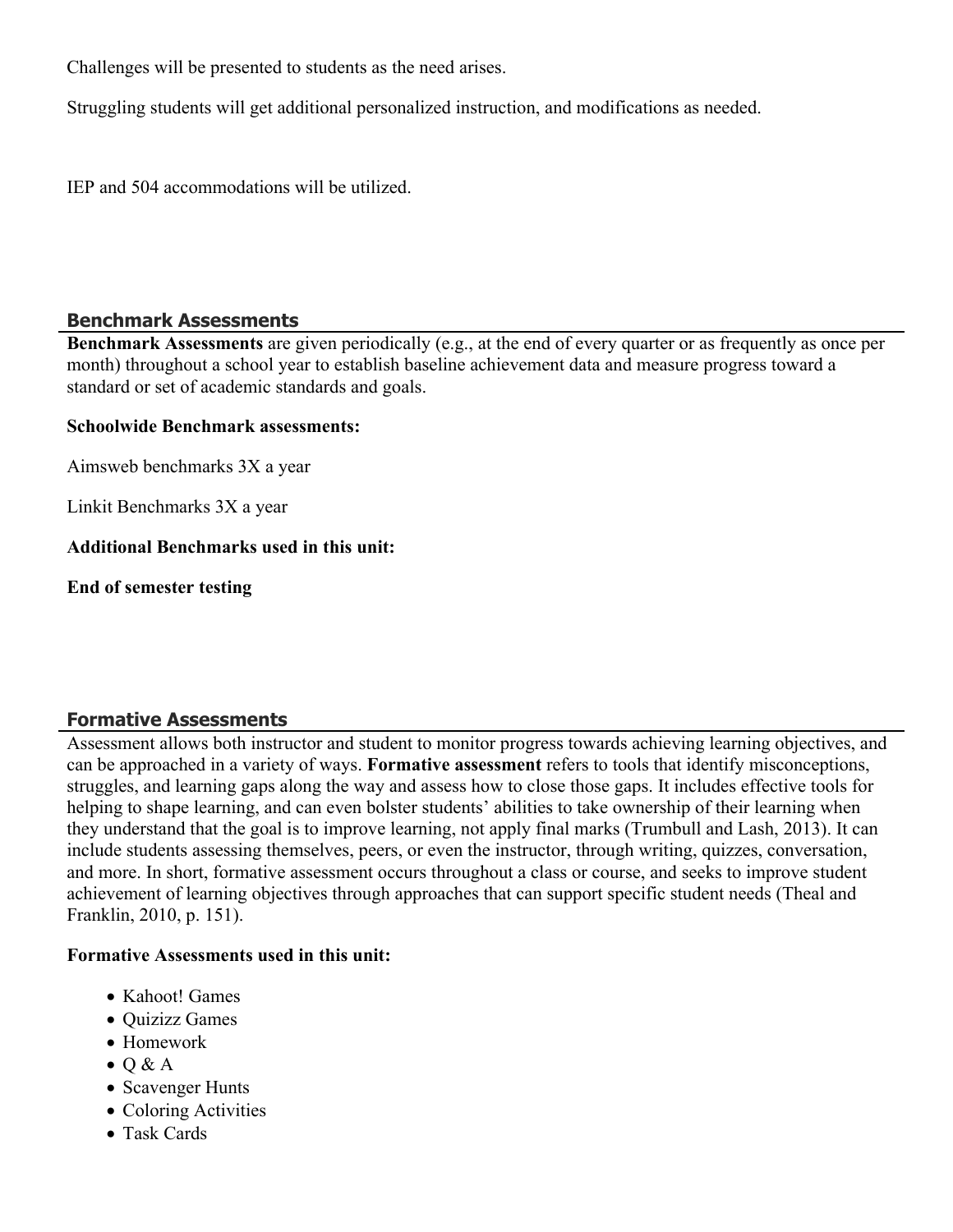• Partner Activities

#### **Summative Assessments**

**Summative assessments** evaluate student learning, knowledge, proficiency, or success at the conclusion of an instructional period, like a unit, course, or program. Summative assessments are almost always formally graded and often heavily weighted (though they do not need to be). Summative assessment can be used to great effect in conjunction and alignment with formative assessment, and instructors can consider a variety of ways to combine these approaches.

#### **Summative assessments for this unit:**

- Chapter Tests
- Quizzes

## **Instructional Materials**

- 1. Big Ideas Math: Modeling Real Life 6th Grade Book
- 2. Quizizz
- 3. Kahoot
- 4. Scavenger Hunts
- 5. Task Cards
- 6. Coloring Activities

# **Standards**

|                   | Solve multi-step real-life and                               |                                 |
|-------------------|--------------------------------------------------------------|---------------------------------|
|                   | mathematical problems posed with                             |                                 |
|                   | positive and negative rational                               |                                 |
|                   | numbers in any form (whole numbers,                          |                                 |
|                   | fractions, and decimals), using tools                        |                                 |
|                   | 0xMA.7.EE.B.3 <sup>strategically</sup> . Apply properties of |                                 |
|                   | operations to calculate with numbers                         |                                 |
|                   | in any form; convert between forms as                        |                                 |
|                   | appropriate; and assess the                                  |                                 |
|                   | reasonableness of answers using                              |                                 |
|                   | mental computation and estimation                            |                                 |
|                   | strategies.                                                  |                                 |
| ₫                 |                                                              | Apply and extend previous       |
| $\mathbb{F}_{0x}$ | <b>MA.7.NS.A.1</b>                                           | understandings of addition and  |
|                   |                                                              | subtraction to add and subtract |
| Ç                 |                                                              | rational numbers; represent     |
|                   |                                                              |                                 |